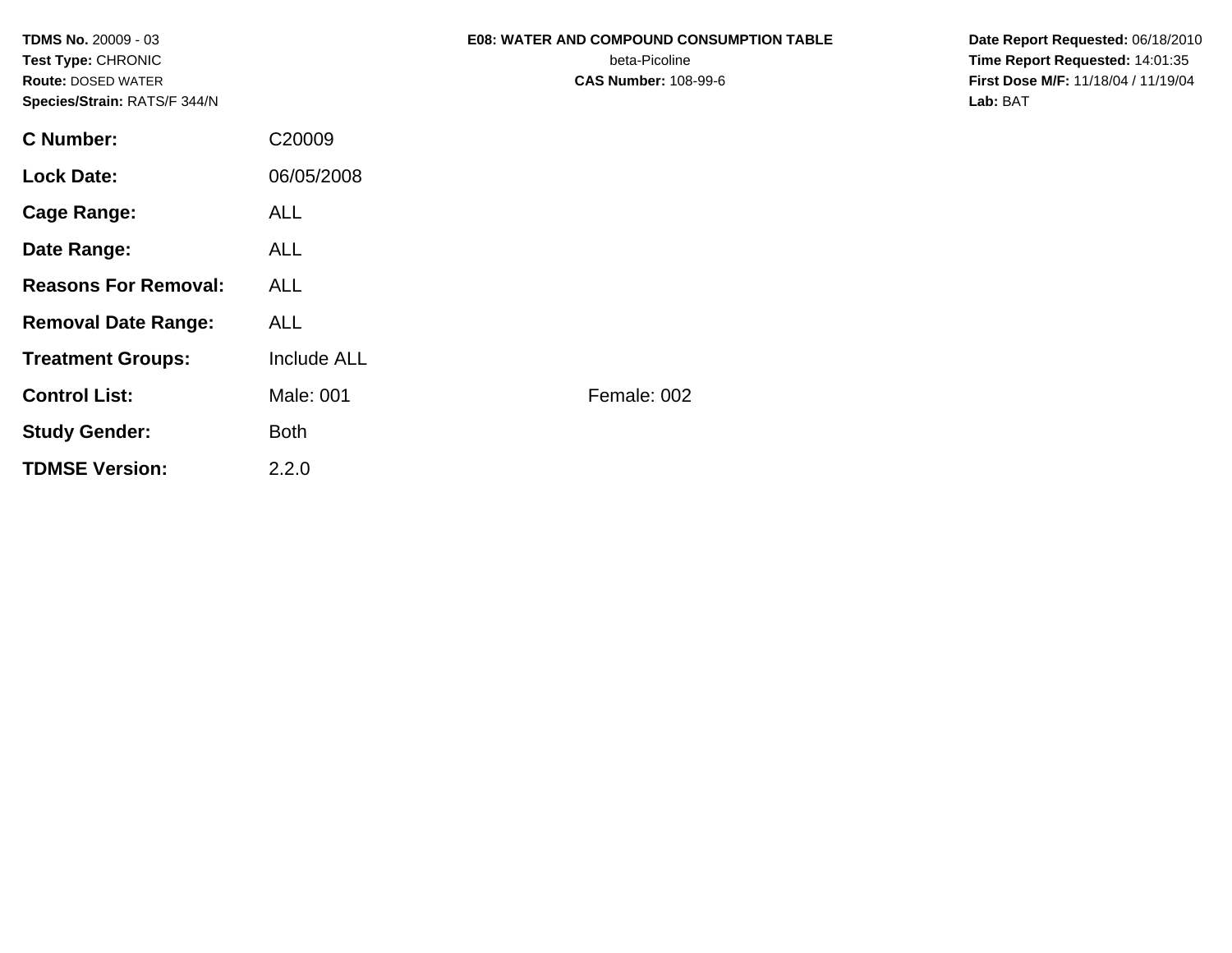#### **MALE**

|                | $0$ mg/l     |                      |            |            | 156.25 mg/l  |                      |       |            |             |            | 312.5 mg/l   |                      |       |            |             |            |
|----------------|--------------|----------------------|------------|------------|--------------|----------------------|-------|------------|-------------|------------|--------------|----------------------|-------|------------|-------------|------------|
|                | <b>DAILY</b> |                      | WATER BODY | <b>NUM</b> | <b>DAILY</b> | WATER BODY           |       | <b>NUM</b> | DOSE/       | DOSE/      | <b>DAILY</b> | WATER BODY           |       | <b>NUM</b> | DOSE/       | DOSE/      |
| <b>WEEK</b>    |              | WATER(G) HOURS WT(G) |            | <b>WTS</b> |              | WATER(G) HOURS WT(G) |       | <b>WTS</b> | <b>CTRL</b> | <b>DAY</b> |              | WATER(G) HOURS WT(G) |       | <b>WTS</b> | <b>CTRL</b> | <b>DAY</b> |
|                |              |                      |            |            |              |                      |       |            |             |            |              |                      |       |            |             |            |
| 1              | 14.8         | 4618                 | 115.6      | 50         | 14.7         | 4633                 | 114.7 | 50         | 0.99        | 20.0       | 14.3         | 4727                 | 116.3 | 50         | 0.97        | 38.4       |
| $\overline{c}$ | 16.3         | 8436                 | 149.6      | 50         | 15.9         | 8426                 | 147.1 | 50         | 0.98        | 16.9       | 15.9         | 8353                 | 148.3 | 50         | 0.98        | 33.5       |
| 3              | 17.5         | 8313                 | 181.4      | 50         | 17.0         | 8381                 | 179.1 | 50         | 0.97        | 14.8       | 16.7         | 8374                 | 180.8 | 50         | 0.95        | 28.9       |
| 4              | 17.8         | 8196                 | 211.7      | 49         | 17.3         | 8399                 | 207.9 | 50         | 0.97        | 13.0       | 17.2         | 8405                 | 207.7 | 50         | 0.97        | 25.9       |
| 5              | 16.9         | 8328                 | 232.0      | 49         | 17.1         | 8380                 | 229.4 | 50         | 1.01        | 11.6       | 16.6         | 8446                 | 230.0 | 50         | 0.98        | 22.6       |
| 6              | 16.2         | 8300                 | 248.3      | 49         | 16.3         | 8509                 | 248.1 | 50         | 1.01        | 10.3       | 16.3         | 8433                 | 248.0 | 50         | 1.01        | 20.5       |
| $\overline{7}$ | 15.6         | 8181                 | 262.1      | 49         | 15.3         | 8380                 | 263.2 | 50         | 0.98        | 9.1        | 14.9         | 8382                 | 262.9 | 50         | 0.96        | 17.7       |
| 8              | 15.5         | 8085                 | 277.4      | 49         | 15.7         | 8317                 | 276.1 | 50         | 1.01        | 8.9        | 14.8         | 8322                 | 277.5 | 50         | 0.95        | 16.7       |
| 9              | 15.3         | 8240                 | 289.2      | 49         | 15.6         | 8383                 | 289.0 | 50         | 1.02        | 8.4        | 14.4         | 8399                 | 289.8 | 50         | 0.94        | 15.5       |
| 10             | 14.9         | 8238                 | 301.4      | 49         | 15.2         | 8440                 | 301.1 | 50         | 1.02        | 7.9        | 14.5         | 8422                 | 302.1 | 50         | 0.97        | 15.0       |
| 11             | 15.1         | 8338                 | 310.6      | 49         | 15.5         | 8439                 | 310.5 | 50         | 1.03        | 7.8        | 14.8         | 8440                 | 313.1 | 50         | 0.98        | 14.8       |
| 12             | 15.5         | 8133                 | 321.7      | 49         | 15.4         | 8367                 | 320.6 | 50         | 0.99        | 7.5        | 14.7         | 8358                 | 322.8 | 50         | 0.95        | 14.2       |
| 13             | 15.8         | 3521                 | 329.6      | 49         | 15.9         | 3524                 | 328.5 | 50         | 1.01        | 7.6        | 15.3         | 3445                 | 330.4 | 50         | 0.97        | 14.5       |
| 16             | 15.6         | 4708                 |            |            | 15.6         | 4808                 |       |            | 1.00        |            | 15.5         | 4851                 |       |            | 0.99        |            |
| 17             | 15.2         | 3529                 | 356.9      | 49         | 14.8         | 3689                 | 354.2 | 50         | 0.97        | 6.5        | 14.9         | 3629                 | 356.8 | 50         | 0.98        | 13.1       |
| 20             | 14.6         | 4655                 |            |            | 15.1         | 4803                 |       |            | 1.03        |            | 15.3         | 4803                 |       |            | 1.05        |            |
| 21             | 15.7         | 3435                 | 377.6      | 49         | 16.0         | 3456                 | 376.1 | 50         | 1.02        | 6.6        | 15.7         | 3502                 | 383.2 | 50         | 1.00        | 12.8       |
| 24             | 16.4         | 4681                 |            |            | 15.6         | 4779                 |       |            | 0.95        |            | 16.4         | 4783                 |       |            | 1.00        |            |
| 25             | 16.0         | 3469                 | 399.9      | 49         | 15.9         | 3489                 | 398.8 | 50         | 0.99        | 6.2        | 15.8         | 3546                 | 402.4 | 50         | 0.99        | 12.3       |
| 28             | 15.3         | 4625                 |            |            | 15.1         | 4713                 |       |            | 0.99        |            | 15.5         | 4608                 |       |            | 1.01        |            |
| 29             | 14.7         | 3606                 | 409.2      | 49         | 14.8         | 3706                 | 408.6 | 50         | 1.01        | 5.7        | 14.9         | 3730                 | 416.3 | 50         | 1.01        | 11.2       |
| 32             | 15.9         | 4733                 |            |            | 15.4         | 4878                 |       |            | 0.97        |            | 15.5         | 4818                 |       |            | 0.97        |            |
| 33             | 15.4         | 3516                 | 422.9      | 49         | 15.0         | 3625                 | 420.3 | 50         | 0.97        | 5.6        | 14.7         | 3640                 | 429.4 | 50         | 0.95        | 10.7       |
| 36             | 16.1         | 4758                 |            |            | 15.7         | 4810                 |       |            | 0.98        |            | 15.3         | 4845                 |       |            | 0.95        |            |
| 37             | 15.9         | 3453                 | 433.5      | 49         | 15.4         | 3595                 | 434.5 | 50         | 0.97        | 5.5        | 14.9         | 3587                 | 441.1 | 50         | 0.94        | 10.6       |
| 40             | 15.8         | 4531                 |            |            | 15.6         | 4723                 |       |            | 0.99        |            | 15.2         | 4721                 |       |            | 0.96        |            |
| 41             | 15.0         | 3488                 | 441.9      | 48         | 14.4         | 3706                 | 440.9 | 50         | 0.96        | 5.1        | 14.7         | 3639                 | 453.1 | 50         | 0.98        | 10.1       |
| 44             | 15.4         | 4605                 |            |            | 15.0         | 4796                 |       |            | 0.97        |            | 14.6         | 4821                 |       |            | 0.95        |            |
| 45             | 15.1         | 3477                 | 453.0      | 48         | 14.7         | 3716                 | 453.1 | 50         | 0.97        | 5.1        | 14.9         | 3627                 | 461.6 | 50         | 0.99        | 10.1       |
| 48             | 16.7         | 4545                 |            |            | 16.5         | 4796                 |       |            | 0.99        |            | 15.7         | 4805                 |       |            | 0.94        |            |
| 49             | 16.3         | 3449                 | 458.3      | 48         | 16.0         | 3517                 | 459.5 | 50         | 0.98        | 5.4        | 15.6         | 3612                 | 467.2 | 50         | 0.96        | 10.4       |
| 52             | 16.4         | 4610                 |            |            | 15.7         | 4813                 |       |            | 0.96        |            | 15.5         | 4825                 |       |            | 0.95        |            |
| 53             | 16.3         | 3460                 | 467.8      | 48         | 16.2         | 3462                 | 467.3 | 50         | 0.99        | 5.4        | 16.0         | 3502                 | 477.0 | 50         | 0.98        | 10.5       |
| 56             | 16.5         | 4667                 |            |            | 16.0         | 4863                 |       |            | 0.97        |            | 15.8         | 4916                 |       |            | 0.96        |            |
| 57             | 16.9         | 3413                 | 477.8      | 47         | 16.6         | 3617                 | 478.2 | 50         | 0.98        | 5.4        | 16.1         | 3585                 | 486.5 | 50         | 0.95        | 10.3       |
| 60             | 17.5         | 4516                 |            |            | 16.8         | 4805                 |       |            | 0.96        |            | 16.1         | 4767                 |       |            | 0.92        |            |
| 61             | 17.0         | 3410                 | 481.2      | 47         | 16.8         | 3645                 | 479.8 | 50         | 0.99        | 5.5        | 15.7         | 3636                 | 487.1 | 49         | 0.92        | 10.1       |
| 64             | 16.8         | 4499                 |            |            | 16.1         | 4760                 |       |            | 0.96        |            | 16.2         | 4664                 |       |            | 0.96        |            |
| 65             | 16.4         | 3368                 | 486.3      | 47         | 16.2         | 3550                 | 486.5 | 50         | 0.99        | 5.2        | 15.8         | 3553                 | 493.2 | 49         | 0.96        | 10.0       |
| 68             | 16.5         | 4435                 |            |            | 15.8         | 4827                 |       |            | 0.96        |            | 15.6         | 4676                 |       |            | 0.95        |            |
| 69             | 16.5         | 3306                 | 493.2      | 46         | 15.9         | 3656                 | 490.3 | 50         | 0.96        | 5.1        | 15.3         | 3648                 | 499.4 | 49         | 0.93        | 9.6        |
| 72             | 17.1         | 3992                 |            |            | 16.4         | 4472                 |       |            | 0.96        |            | 15.9         | 4497                 |       |            | 0.93        |            |
| 73             | 17.2         | 3303                 | 500.9      | 44         | 16.8         | 3353                 | 499.4 | 49         | 0.98        | 5.3        | 15.9         | 3587                 | 506.1 | 49         | 0.92        | 9.8        |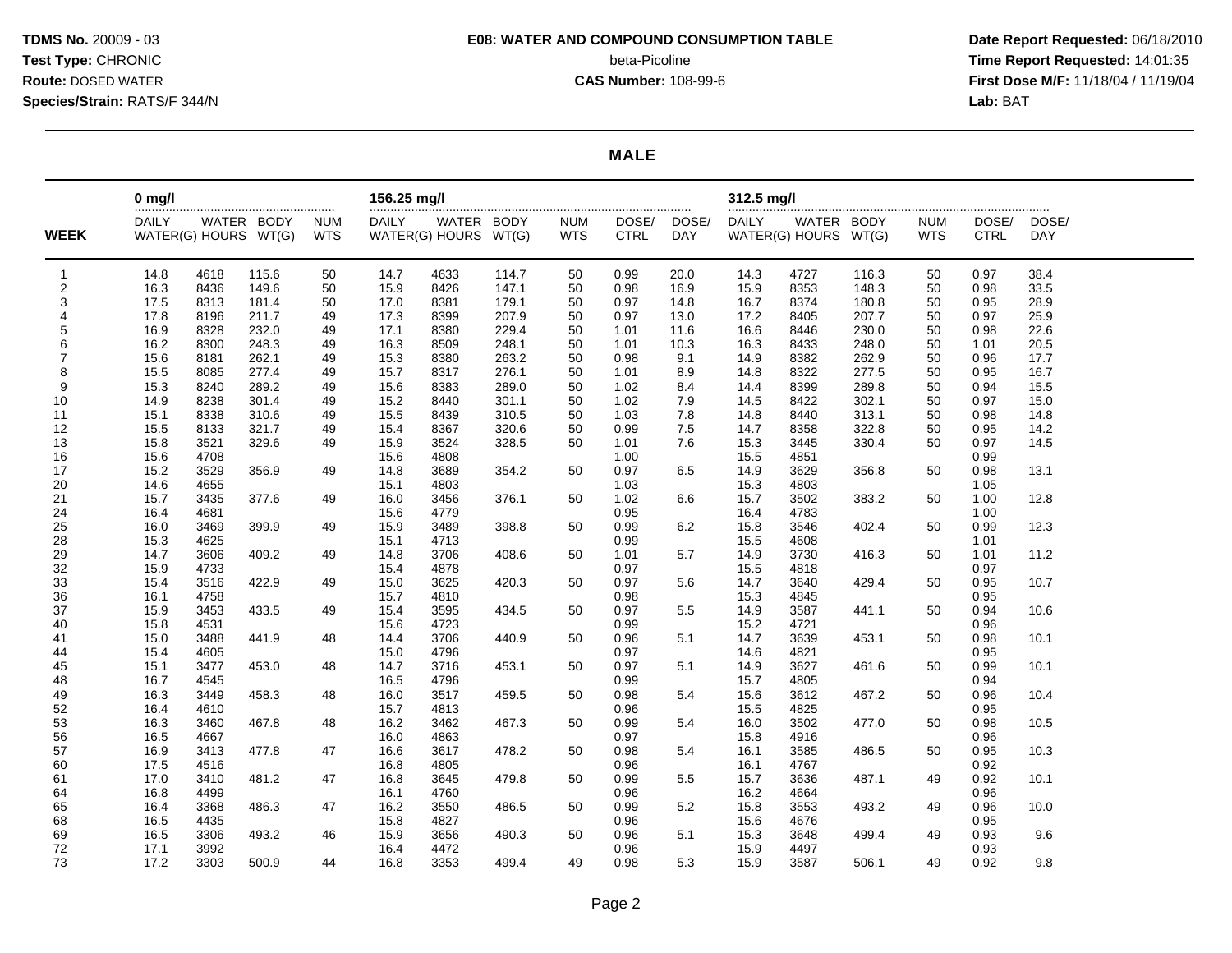#### **MALE**

|             | $0 \text{ mg/l}$ |                         |               |                          | 156.25 mg/l  |                         |               |                   |                      |                     | 312.5 mg/l                     |              |                      |                          |               |                     |
|-------------|------------------|-------------------------|---------------|--------------------------|--------------|-------------------------|---------------|-------------------|----------------------|---------------------|--------------------------------|--------------|----------------------|--------------------------|---------------|---------------------|
| <b>WEEK</b> | DAILY            | WATER<br>WATER(G) HOURS | BODY<br>WT(G) | <b>NUM</b><br><b>WTS</b> | <b>DAILY</b> | WATER<br>WATER(G) HOURS | BODY<br>WT(G) | NUM<br><b>WTS</b> | DOSE/<br><b>CTRL</b> | DOSE/<br><b>DAY</b> | <b>DAILY</b><br>WATER(G) HOURS | WATER        | <b>BODY</b><br>WT(G) | <b>NUM</b><br><b>WTS</b> | DOSE/<br>CTRL | DOSE/<br><b>DAY</b> |
| 76          | 18.2             | 4231                    |               |                          | 17.4         | 4742                    |               |                   | 0.96                 |                     | 16.7                           | 4754         |                      |                          | 0.92          |                     |
| 77<br>80    | 16.5<br>17.2     | 3150<br>4094            | 503.9         | 44                       | 16.3<br>16.2 | 3534<br>4541            | 506.0         | 49                | 0.99<br>0.94         | 5.0                 | 15.2<br>14.9                   | 3556<br>4625 | 510.1                | 49                       | 0.92<br>0.87  | 9.3                 |
| 81<br>84    | 16.5<br>17.1     | 3197<br>3905            | 508.2         | 44                       | 15.8<br>16.2 | 3464<br>4445            | 508.2         | 48                | 0.96<br>0.95         | 4.9                 | 14.9<br>14.6                   | 3417<br>4528 | 510.5                | 49                       | 0.90<br>0.85  | 9.1                 |
| 85<br>88    | 17.7<br>16.5     | 3082<br>4034            | 512.4         | 44                       | 16.7<br>15.9 | 3268<br>4421            | 513.6         | 47                | 0.94<br>0.96         | 5.1                 | 15.6<br>14.0                   | 3283<br>4517 | 513.8                | 47                       | 0.88<br>0.85  | 9.5                 |
| 89<br>92    | 16.3<br>16.5     | 3045<br>4024            | 516.1         | 42                       | 15.4<br>15.5 | 3361<br>4310            | 516.0         | 46                | 0.94<br>0.94         | 4.7                 | 13.6<br>13.6                   | 3418<br>4270 | 516.1                | 46                       | 0.83<br>0.82  | 8.2                 |
| 93<br>96    | 16.2<br>17.7     | 3127<br>3687            | 511.9         | 42                       | 15.6<br>16.8 | 3376<br>3802            | 507.7         | 45                | 0.96<br>0.95         | 4.8                 | 13.7<br>15.0                   | 3362<br>3852 | 504.2                | 44                       | 0.85<br>0.85  | 8.5                 |
| 97<br>100   | 16.7<br>18.7     | 2800<br>3296            | 506.6         | 39                       | 16.6<br>17.0 | 2961<br>3460            | 506.0         | 41                | 0.99<br>0.91         | 5.1                 | 14.9<br>16.1                   | 2908<br>3547 | 502.0                | 40                       | 0.89<br>0.86  | 9.3                 |
| 101         | 19.0             | 2431                    | 503.3         | 34                       | 17.3         | 2515                    | 497.2         | 35                | 0.91                 | 5.4                 | 15.8                           | 2707         | 501.0                | 37                       | 0.83          | 9.9                 |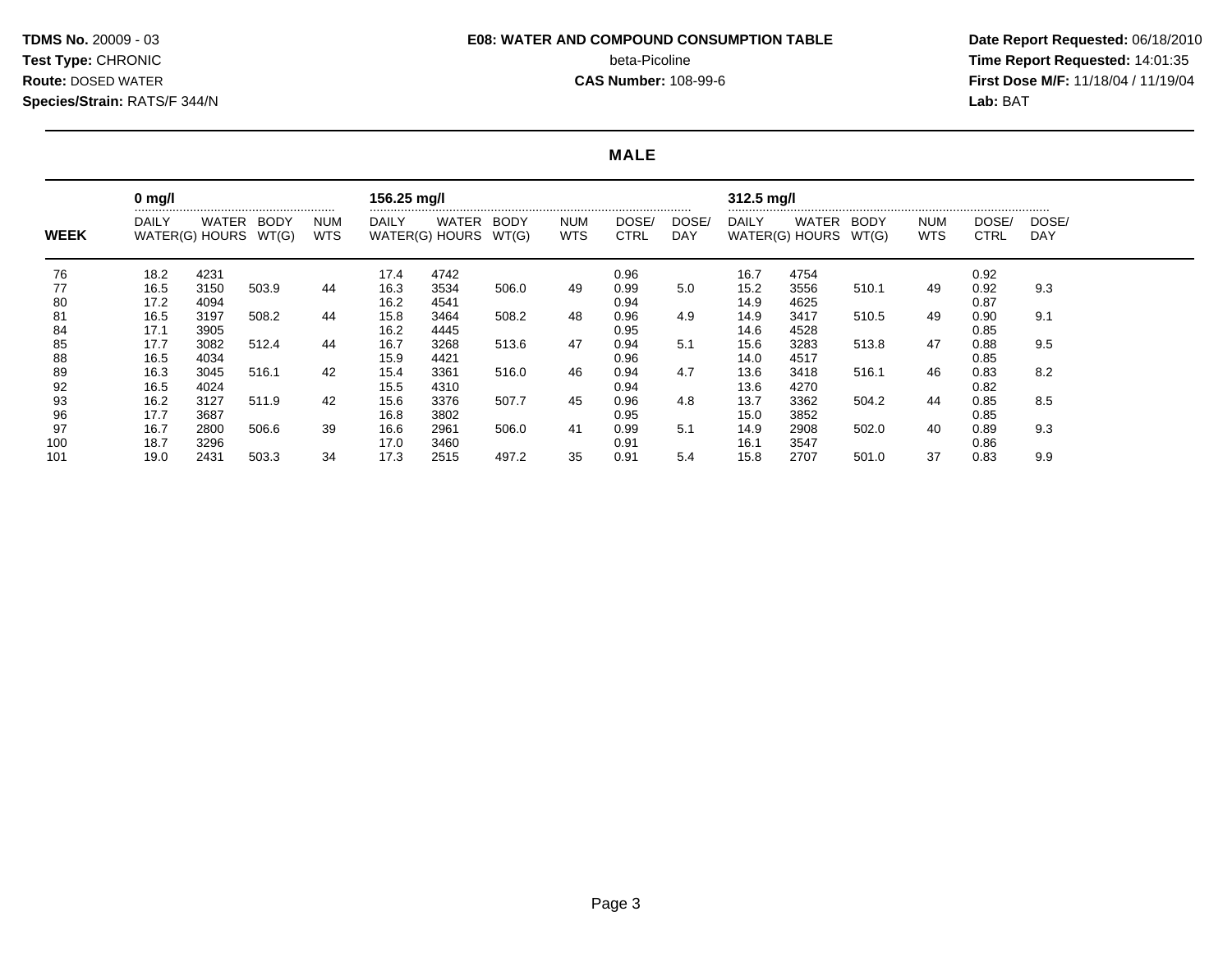# **MALE**

|                         | 625 mg/l             |              |       |            |              |            |
|-------------------------|----------------------|--------------|-------|------------|--------------|------------|
|                         | <br><b>DAILY</b>     | WATER BODY   |       | <b>NUM</b> | DOSE/        | .<br>DOSE/ |
| <b>WEEK</b>             | WATER(G) HOURS WT(G) |              |       | <b>WTS</b> | <b>CTRL</b>  | DAY        |
|                         |                      |              |       |            |              |            |
| $\mathbf{1}$            | 11.3                 | 4732         | 114.9 | 50         | 0.76         | 61.5       |
| $\overline{\mathbf{c}}$ | 12.9                 | 8374         | 141.7 | 50         | 0.79         | 56.9       |
| 3                       | 13.5                 | 8360         | 170.9 | 50         | 0.77         | 49.4       |
| 4                       | 14.1                 | 8408         | 195.3 | 50         | 0.79         | 45.1       |
| 5                       | 14.0                 | 8362         | 215.0 | 50         | 0.83         | 40.7       |
| 6                       | 13.8                 | 8479         | 233.5 | 50         | 0.85         | 36.9       |
| 7                       | 13.4                 | 8419         | 246.7 | 50         | 0.86         | 34.0       |
| 8                       | 12.7                 | 8261         | 259.4 | 50         | 0.82         | 30.6       |
| 9                       | 12.5                 | 8399         | 270.9 | 50         | 0.82         | 28.8       |
| 10                      | 12.4                 | 8423         | 280.5 | 50         | 0.83         | 27.6       |
| 11                      | 12.6                 | 8442         | 289.2 | 50         | 0.83         | 27.2       |
| 12                      | 12.6                 | 8364         | 297.9 | 50         | 0.81         | 26.4       |
| 13                      | 13.0                 | 3475         | 304.7 | 50         | 0.82         | 26.7       |
| 16                      | 12.2                 | 4829         |       |            | 0.78<br>0.79 |            |
| 17<br>20                | 12.0<br>12.8         | 3651<br>4850 | 332.0 | 50         | 0.88         | 22.6       |
| 21                      | 13.6                 | 3533         | 351.8 | 50         | 0.87         | 24.2       |
| 24                      | 14.0                 | 4788         |       |            | 0.85         |            |
| 25                      | 13.8                 | 3558         | 373.6 | 50         | 0.86         | 23.1       |
| 28                      | 13.7                 | 4658         |       |            | 0.90         |            |
| 29                      | 13.0                 | 3757         | 386.7 | 50         | 0.88         | 21.0       |
| 32                      | 13.7                 | 4824         |       |            | 0.86         |            |
| 33                      | 13.0                 | 3655         | 400.1 | 50         | 0.84         | 20.3       |
| 36                      | 13.4                 | 4798         |       |            | 0.83         |            |
| 37                      | 12.9                 | 3714         | 409.8 | 50         | 0.81         | 19.7       |
| 40                      | 13.5                 | 4724         |       |            | 0.85         |            |
| 41                      | 13.0                 | 3430         | 422.4 | 50         | 0.87         | 19.2       |
| 44                      | 12.9                 | 4815         |       |            | 0.84         |            |
| 45                      | 12.9                 | 3638         | 430.5 | 50         | 0.85         | 18.7       |
| 48                      | 13.6                 | 4812         |       |            | 0.81         |            |
| 49                      | 13.7                 | 3625         | 435.8 | 50         | 0.84         | 19.6       |
| 52                      | 13.6                 | 4823         |       |            | 0.83         |            |
| 53                      | 14.5                 | 3453         | 445.3 | 50         | 0.89         | 20.4       |
| 56                      | 13.7                 | 4904         |       |            | 0.83         |            |
| 57                      | 14.2                 | 3602         | 452.2 | 50         | 0.84         | 19.6       |
| 60                      | 14.3                 | 4865         |       |            | 0.82         |            |
| 61                      | 13.8                 | 3727         | 452.7 | 50         | 0.81         | 19.1       |
| 64                      | 13.9                 | 4758         |       |            | 0.83         |            |
| 65                      | 13.6                 | 3651         | 457.3 | 50         | 0.83         | 18.6       |
| 68                      | 13.5                 | 4774         |       |            | 0.82         |            |
| 69                      | 13.8                 | 3748         | 463.0 | 50         | 0.84         | 18.6       |
| 72                      | 14.0                 | 4531         |       |            | 0.82         |            |
| 73                      | 13.9                 | 3531         | 470.6 | 49         | 0.81         | 18.5       |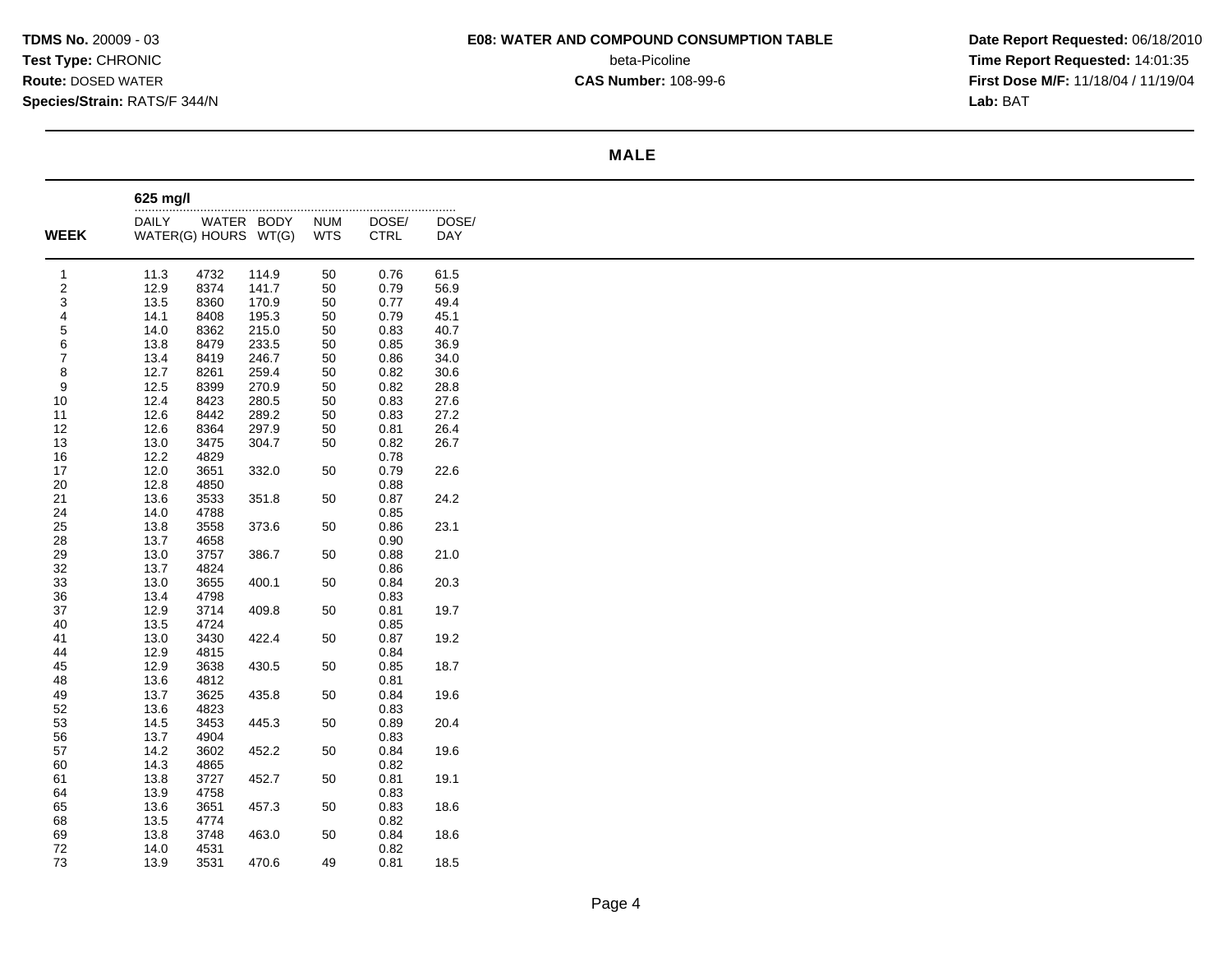# **MALE**

|             | 625 mg/l     |                                    |       |                   |                      |              |
|-------------|--------------|------------------------------------|-------|-------------------|----------------------|--------------|
| <b>WEEK</b> | <b>DAILY</b> | WATER BODY<br>WATER(G) HOURS WT(G) |       | NUM<br><b>WTS</b> | DOSE/<br><b>CTRL</b> | DOSE/<br>DAY |
| 76          | 14.4         | 4777                               |       |                   | 0.79                 |              |
| 77          | 13.5         | 3583                               | 471.7 | 49                | 0.82                 | 17.9         |
| 80          | 13.0         | 4291                               |       |                   | 0.76                 |              |
| 81          | 14.1         | 3172                               | 474.5 | 45                | 0.85                 | 18.6         |
| 84          | 12.9         | 4179                               |       |                   | 0.75                 |              |
| 85          | 13.7         | 3014                               | 473.6 | 43                | 0.77                 | 18.1         |
| 88          | 12.9         | 4096                               |       |                   | 0.78                 |              |
| 89          | 12.6         | 3072                               | 473.7 | 42                | 0.77                 | 16.6         |
| 92          | 12.7         | 3614                               |       |                   | 0.77                 |              |
| 93          | 12.9         | 2898                               | 470.1 | 38                | 0.80                 | 17.2         |
| 96          | 13.1         | 3372                               |       |                   | 0.74                 |              |
| 97          | 12.7         | 2567                               | 459.3 | 35                | 0.76                 | 17.3         |
| 100         | 12.6         | 2926                               |       |                   | 0.67                 |              |
| 101         | 13.3         | 2207                               | 450.6 | 30                | 0.70                 | 18.4         |

\*\*\* END OF MALES \*\*\*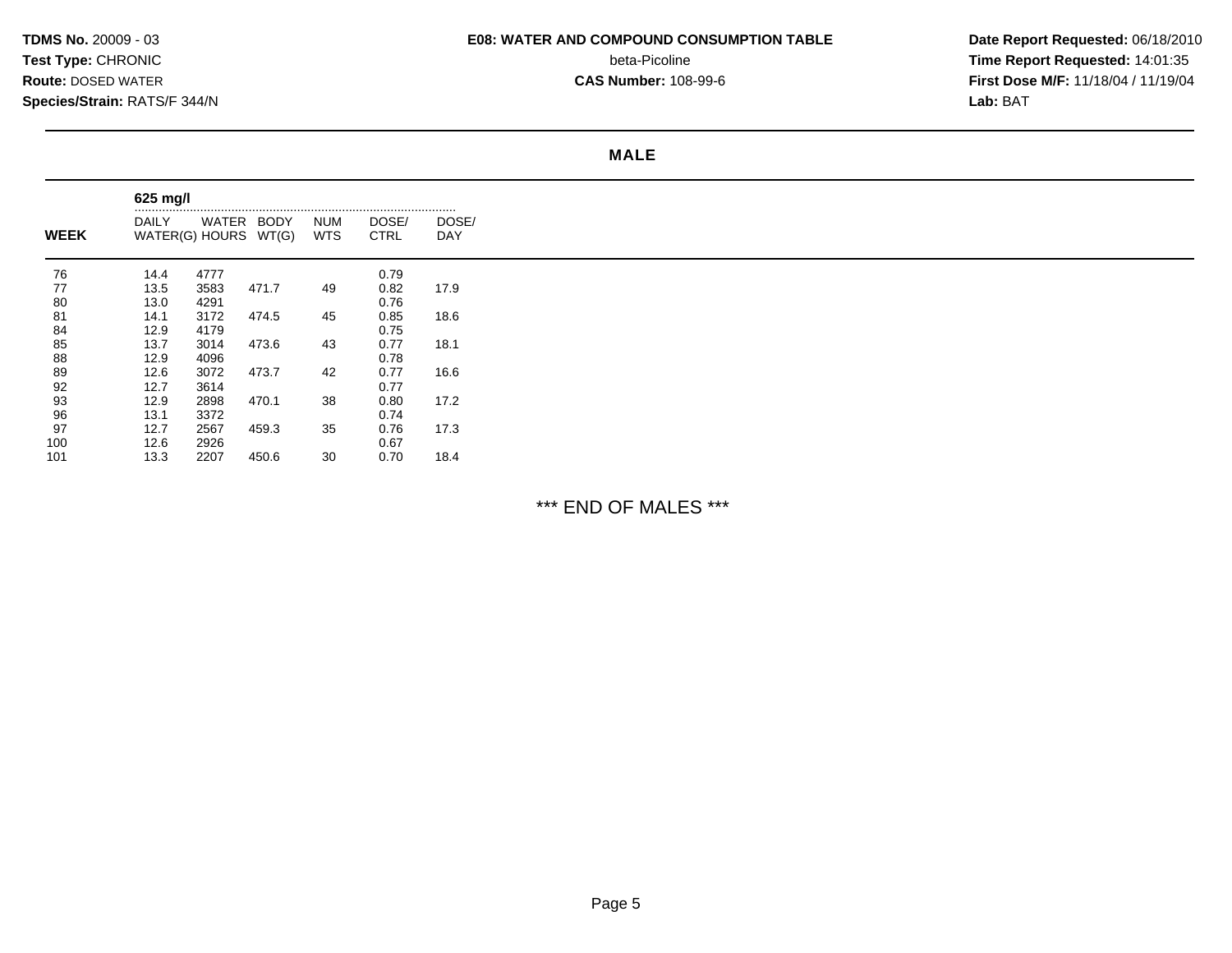#### **FEMALE**

|                | $0 \text{ mg/l}$ |                      |       |            | 156.25 mg/l  |                      |       |            |              |            | 312.5 mg/l   |                      |       |            |              |            |
|----------------|------------------|----------------------|-------|------------|--------------|----------------------|-------|------------|--------------|------------|--------------|----------------------|-------|------------|--------------|------------|
|                | <b>DAILY</b>     | WATER BODY           |       | <b>NUM</b> | <b>DAILY</b> | WATER BODY           |       | <b>NUM</b> | DOSE/        | DOSE/      | <b>DAILY</b> | WATER BODY           |       | <b>NUM</b> | DOSE/        | DOSE/      |
| <b>WEEK</b>    |                  | WATER(G) HOURS WT(G) |       | <b>WTS</b> |              | WATER(G) HOURS WT(G) |       | <b>WTS</b> | <b>CTRL</b>  | <b>DAY</b> |              | WATER(G) HOURS WT(G) |       | <b>WTS</b> | <b>CTRL</b>  | <b>DAY</b> |
| $\mathbf{1}$   | 11.0             | 4786                 | 99.1  | 50         | 10.6         | 4795                 | 99.1  | 50         | 0.96         | 16.7       | 10.4         | 4794                 | 99.8  | 50         | 0.95         | 32.5       |
| 2              | 12.1             | 8386                 | 117.2 | 50         | 11.9         | 8432                 | 116.4 | 50         | 0.98         | 16.0       | 10.9         | 8432                 | 116.4 | 50         | 0.90         | 29.3       |
| 3              | 12.4             | 8325                 | 132.0 | 50         | 12.4         | 8278                 | 131.8 | 50         | 1.00         | 14.7       | 11.8         | 8280                 | 130.7 | 50         | 0.95         | 28.2       |
| $\overline{4}$ | 11.6             | 8404                 | 143.5 | 50         | 11.6         | 8395                 | 144.2 | 50         | 1.00         | 12.6       | 11.0         | 8392                 | 143.5 | 50         | 0.95         | 23.9       |
| 5              | 11.1             | 8467                 | 151.9 | 50         | 11.3         | 8501                 | 153.4 | 50         | 1.02         | 11.5       | 10.8         | 8454                 | 153.7 | 50         | 0.97         | 22.0       |
| 6              | 11.1             | 8498                 | 162.3 | 50         | 11.6         | 8449                 | 165.2 | 50         | 1.05         | 11.0       | 10.4         | 8477                 | 164.6 | 50         | 0.94         | 19.7       |
| $\overline{7}$ | 10.6             | 8272                 | 169.7 | 50         | 11.1         | 8259                 | 172.1 | 50         | 1.05         | 10.1       | 10.7         | 8276                 | 171.2 | 50         | 1.01         | 19.5       |
| 8              | 10.8             | 8407                 | 174.7 | 50         | 10.7         | 7936                 | 175.9 | 50         | 0.99         | 9.5        | 10.0         | 8462                 | 175.2 | 50         | 0.93         | 17.8       |
| 9              | 10.2             | 8468                 | 179.5 | 50         | 10.3         | 8457                 | 181.3 | 50         | 1.01         | 8.9        | 9.8          | 8416                 | 180.7 | 50         | 0.96         | 17.0       |
| 10             | 10.4             | 8276                 | 184.0 | 50         | 10.0         | 8387                 | 186.4 | 50         | 0.96         | 8.4        | 9.3          | 8390                 | 184.6 | 50         | 0.89         | 15.7       |
| 11             | 10.3             | 8343                 | 188.2 | 50         | 10.7         | 8338                 | 190.8 | 50         | 1.04         | 8.8        | 9.5          | 8339                 | 188.4 | 50         | 0.92         | 15.8       |
| 12             | 10.4             | 8311                 | 191.9 | 50         | 10.5         | 8306                 | 193.0 | 50         | 1.01         | 8.5        | 9.5          | 8300                 | 191.7 | 50         | 0.91         | 15.5       |
| 13             | 10.5             | 3640                 | 194.9 | 50         | 10.4         | 3627                 | 196.4 | 50         | 0.99         | 8.3        | 8.9          | 3616                 | 194.1 | 50         | 0.85         | 14.3       |
| 16             | 10.9             | 4824                 |       |            | 11.3         | 4824                 |       |            | 1.04         |            | 10.4         | 4922                 |       |            | 0.95         |            |
| 17             | 9.7              | 3777                 | 206.9 | 50         | 10.4         | 3707                 | 208.3 | 50         | 1.07         | 7.8        | 9.8          | 3607                 | 207.5 | 50         | 1.01         | 14.8       |
| 20             | 10.2             | 4823                 |       |            | 10.7         | 4823                 |       |            | 1.05         |            | 9.8          | 4825                 |       |            | 0.96         |            |
| 21             | 10.4             | 3440                 | 218.4 | 50         | 10.3         | 3497                 | 218.1 | 50         | 0.99         | 7.4        | 9.9          | 3555                 | 216.3 | 50         | 0.95         | 14.3       |
| 24             | 10.5             | 4783                 |       |            | 11.3         | 4785                 |       |            | 1.08         |            | 10.4         | 4788                 |       |            | 0.99         |            |
| 25             | 10.9             | 3496                 | 223.2 | 50         | 10.9         | 3513                 | 226.4 | 50         | 1.00         | 7.5        | 10.3         | 3533                 | 224.5 | 50         | 0.94         | 14.3       |
| 28             | 10.6             | 4724                 |       |            | 10.3         | 4731                 |       |            | 0.97         |            | 9.8          | 4694                 |       |            | 0.92         |            |
| 29             | 10.5             | 3606                 | 232.8 | 50         | 10.1         | 3677                 | 233.0 | 50         | 0.96         | 6.8        | 9.1          | 3691                 | 228.2 | 50         | 0.87         | 12.5       |
| 32             | 10.8             | 4849                 |       |            | 11.1         | 4848                 |       |            | 1.03         |            | 10.4         | 4850                 |       |            | 0.96         |            |
| 33             | 10.8             | 3580                 | 238.4 | 50         | 10.4         | 3597                 | 241.2 | 50         | 0.96         | 6.7        | 10.1         | 3665                 | 237.7 | 50         | 0.94         | 13.3       |
| 36             | 11.4             | 4783                 |       |            | 10.4         | 4802                 |       |            | 0.91         |            | 10.2         | 4768                 |       |            | 0.89         |            |
| 37             | 10.1             | 3644                 | 246.8 | 50         | 9.7          | 3652                 | 247.6 | 50         | 0.96         | 6.1        | 9.4          | 3754                 | 245.1 | 50         | 0.93         | 12.0       |
| 40             | 10.8             | 4796                 |       |            | 10.4         | 4792                 |       |            | 0.96         |            | 9.9          | 4808                 |       |            | 0.92         |            |
| 41             | 10.8             | 3617                 | 253.4 | 50         | 9.9          | 3676                 | 256.1 | 50         | 0.92         | 6.0        | 9.8          | 3257                 | 251.4 | 50         | 0.91         | 12.2       |
| 44             | 11.0             | 4818                 |       |            | 10.7         | 4816                 |       |            | 0.97         |            | 9.8          | 4813                 |       |            | 0.89         |            |
| 45             | 10.8             | 3594                 | 263.6 | 50         | 10.3         | 3613                 | 264.7 | 50         | 0.95         | 6.1        | 9.5          | 3686                 | 261.4 | 50         | 0.88         | 11.4       |
| 48             | 12.1             | 4823                 |       |            | 11.5         | 4826                 |       |            | 0.95         |            | 10.7         | 4827                 |       |            | 0.88         |            |
| 49             | 11.6             | 3588                 | 270.1 | 50         | 10.7         | 3607                 | 270.5 | 50         | 0.92         | 6.2        | 10.0         | 3681                 | 265.1 | 50         | 0.86         | 11.8       |
| 52             | 11.9             | 4896                 |       |            | 11.3         | 4898                 |       |            | 0.95         |            | 10.9         | 4898                 |       |            | 0.92         |            |
| 53             | 12.1             | 3606                 | 282.0 | 50         | 11.0         | 3704                 | 281.2 | 50         | 0.91         | 6.1        | 10.8         | 3725                 | 275.0 | 50         | 0.89         | 12.3       |
| 56             | 11.9             | 4902                 |       |            | 11.3         | 4906                 |       |            | 0.95         |            | 10.8         | 4908                 |       |            | 0.91         |            |
| 57             | 12.1             | 3562                 | 294.2 | 50         | 11.4         | 3580                 | 293.4 | 50         | 0.94         | 6.1        | 11.0         | 3673                 | 285.4 | 50         | 0.91         | 12.0       |
| 60             | 12.5             | 4887                 |       |            | 11.8         | 4886                 |       |            | 0.94         |            | 11.5         | 4887                 |       |            | 0.92         |            |
| 61             | 12.5             | 3564                 | 301.5 | 50         | 11.2         | 3633                 | 299.1 | 50         | 0.90         | 5.9        | 11.1         | 3700                 | 289.1 | 50         | 0.89         | 12.0       |
| 64             | 12.5             | 4780                 |       |            | 12.0         | 4781                 |       |            | 0.96         |            | 11.5         | 4780                 |       |            | 0.92         |            |
| 65             | 12.7             | 3573<br>4305         | 310.7 | 50         | 11.7         | 3603                 | 309.4 | 50         | 0.92         | 5.9        | 11.6         | 3691<br>4892         | 298.7 | 50         | 0.91         | 12.1       |
| 68<br>69       | 12.2<br>12.9     | 3475                 | 319.1 | 49         | 11.5<br>11.9 | 4892<br>3494         | 318.8 | 49         | 0.94<br>0.92 | 5.8        | 11.3<br>11.2 | 3654                 | 306.5 | 50         | 0.93<br>0.87 | 11.4       |
| 72             | 13.5             | 4476                 |       |            | 12.7         | 4498                 |       |            | 0.94         |            | 13.5         | 4494                 |       |            | 1.00         |            |
| 73             |                  | 3598                 | 328.0 | 48         | 12.6         | 3621                 | 328.7 | 48         | 0.95         | 6.0        | 11.9         | 3367                 | 318.9 | 50         | 0.90         | 11.7       |
|                | 13.2             |                      |       |            |              |                      |       |            |              |            |              |                      |       |            |              |            |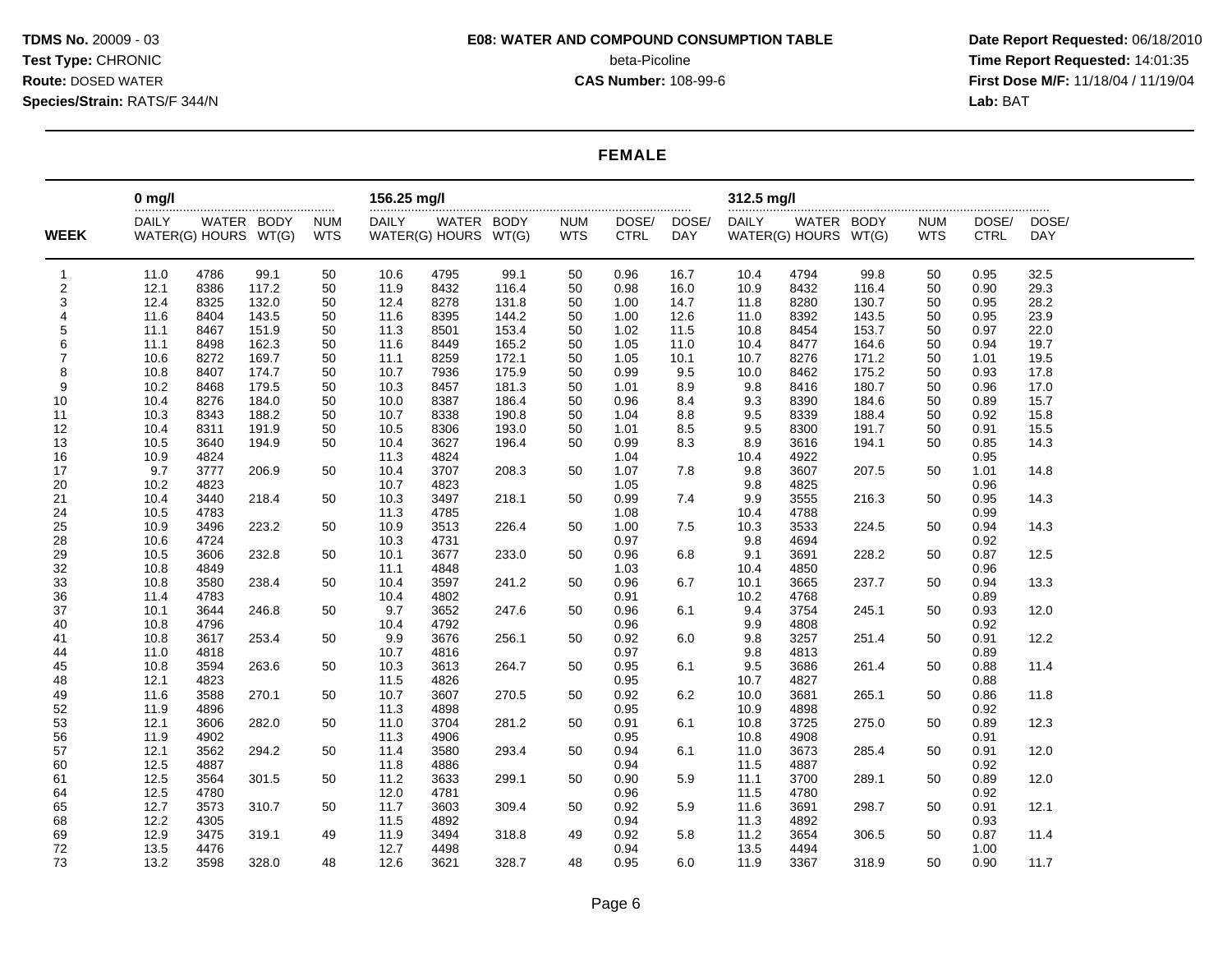### **FEMALE**

|             | $0 \text{ mg/l}$ |                         |               |             | 156.25 mg/l  |                         |                      |                   |                      |              | $312.5$ mg/l            |              |               |                          |                      |              |
|-------------|------------------|-------------------------|---------------|-------------|--------------|-------------------------|----------------------|-------------------|----------------------|--------------|-------------------------|--------------|---------------|--------------------------|----------------------|--------------|
| <b>WEEK</b> | DAILY            | WATER<br>WATER(G) HOURS | BODY<br>WT(G) | NUM<br>WTS. | DAILY        | WATER<br>WATER(G) HOURS | <b>BODY</b><br>WT(G) | <b>NUM</b><br>WTS | DOSE/<br><b>CTRL</b> | DOSE/<br>DAY | DAILY<br>WATER(G) HOURS | WATER        | BODY<br>WT(G) | <b>NUM</b><br><b>WTS</b> | DOSE/<br><b>CTRL</b> | DOSE/<br>DAY |
| 76          | 14.6             | 4329                    |               |             | 12.7         | 4345                    |                      |                   | 0.87                 |              | 13.6                    | 4569         |               |                          | 0.93                 |              |
| 77<br>80    | 13.3<br>14.5     | 3278<br>4120            | 340.4         | 45          | 12.1<br>13.4 | 3315<br>4121            | 336.1                | 45                | 0.91<br>0.92         | 5.6          | 11.6<br>12.9            | 3637<br>4414 | 325.8         | 48                       | 0.87<br>0.89         | 11.1         |
| 81<br>84    | 13.4<br>13.3     | 3231<br>4218            | 344.4         | 45          | 12.5<br>13.6 | 3253<br>4315            | 340.1                | 45                | 0.93<br>1.02         | 5.7          | 11.6<br>13.2            | 3539<br>4413 | 331.0         | 48                       | 0.87<br>0.99         | 11.0         |
| 85<br>88    | 13.3<br>13.4     | 3171<br>4183            | 347.5         | 44          | 13.6<br>13.3 | 3238<br>4280            | 345.8                | 44                | 1.02<br>0.99         | 6.1          | 12.8<br>12.5            | 3415<br>4418 | 336.1         | 46                       | 0.96<br>0.93         | 11.9         |
| 89<br>92    | 13.0<br>12.3     | 3111<br>4459            | 352.0         | 43          | 12.8<br>12.0 | 3142<br>4445            | 353.4                | 41                | 0.98<br>0.98         | 5.7          | 12.0<br>12.0            | 3317<br>4884 | 344.0         | 45                       | 0.92<br>0.98         | 10.9         |
| 93<br>96    | 16.2<br>14.4     | 2434<br>3708            | 352.7         | 40          | 16.9<br>15.5 | 2421<br>3524            | 351.3                | 40                | 1.04<br>1.08         | 7.5          | 15.3<br>13.1            | 2684<br>3903 | 347.6         | 44                       | 0.94<br>0.91         | 13.8         |
| 97<br>100   | 13.8<br>14.1     | 2887<br>3558            | 349.7         | 40          | 15.1<br>15.9 | 2695<br>3558            | 355.1                | 37                | 1.09<br>1.13         | 6.6          | 12.5<br>13.7            | 3039<br>3370 | 348.0         | -41                      | 0.91<br>0.97         | 11.2         |
| 101         | 14.2             | 2602                    | 338.9         | 36          | 15.7         | 2638                    | 349.4                | 37                | 1.11                 | 7.0          | 13.9                    | 2512         | 345.8         | 35                       | 0.98                 | 12.6         |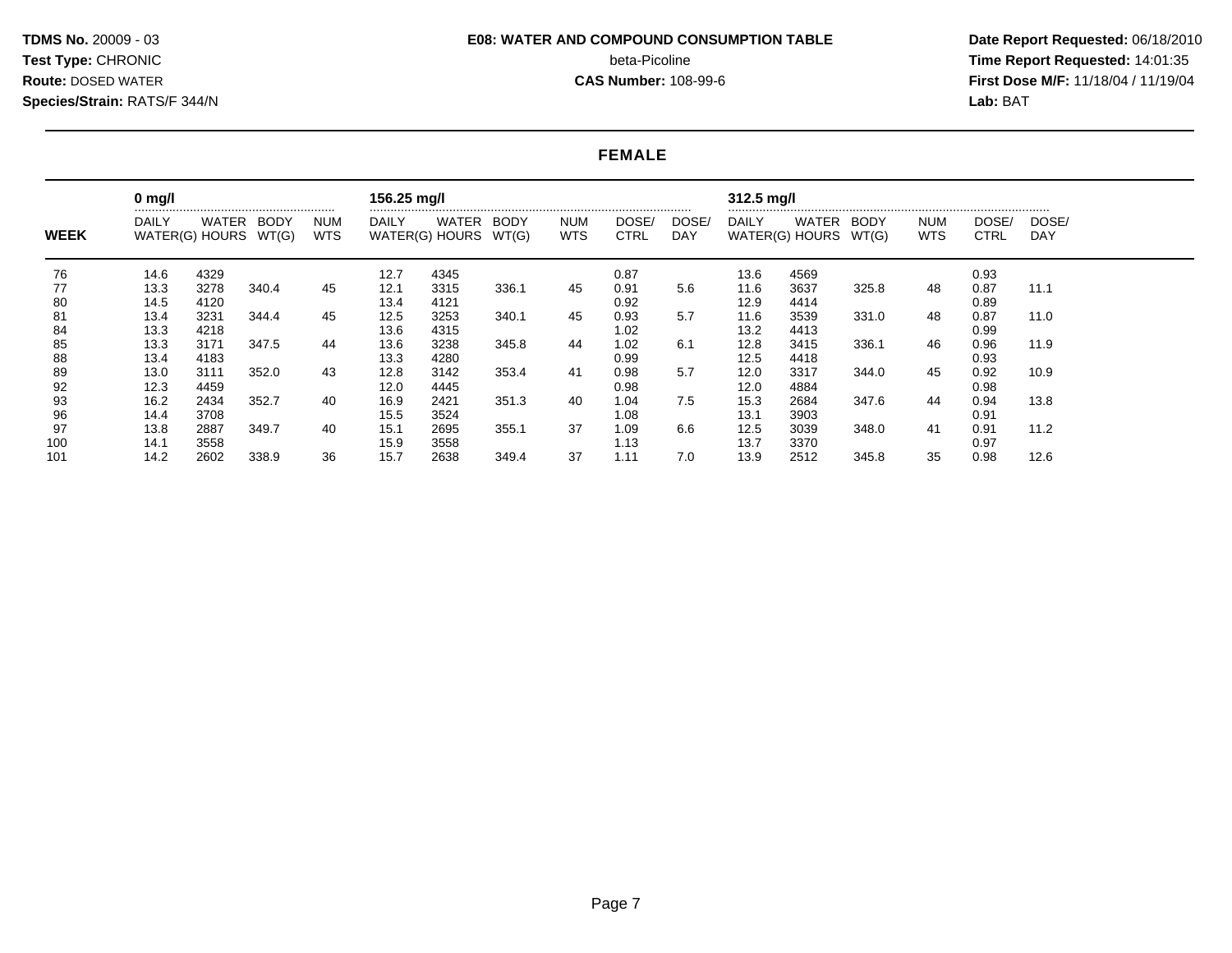# **FEMALE**

|                | 625 mg/l             |              |            |            |              |           |
|----------------|----------------------|--------------|------------|------------|--------------|-----------|
|                | <b>DAILY</b>         |              | WATER BODY | <b>NUM</b> | .<br>DOSE/   | <br>DOSE/ |
| <b>WEEK</b>    | WATER(G) HOURS WT(G) |              |            | <b>WTS</b> | <b>CTRL</b>  | DAY       |
|                |                      |              |            |            |              |           |
| $\overline{1}$ | 8.7                  | 4792         | 100.0      | 50         | 0.79         | 54.4      |
| 2              | 8.7                  | 8432         | 113.6      | 50         | 0.72         | 47.9      |
| 3              | 9.3                  | 8278         | 123.9      | 50         | 0.75         | 46.9      |
| 4              | 9.4                  | 8447         | 136.8      | 50         | 0.81         | 42.9      |
| 5              | 9.5                  | 8384         | 145.0      | 50         | 0.86         | 40.9      |
| 6              | $9.5\,$              | 8473         | 157.1      | 50         | 0.86         | 37.8      |
| $\overline{7}$ | $8.8\,$              | 8321         | 163.4      | 50         | 0.83         | 33.7      |
| 8              | 8.6                  | 8463         | 168.0      | 50         | 0.80         | 32.0      |
| 9              | 8.4                  | 8416         | 172.0      | 50         | 0.82         | 30.5      |
| 10             | 8.4                  | 8389         | 175.2      | 50         | 0.81         | 30.0      |
| 11             | 8.8                  | 8335         | 180.0      | 50         | 0.85         | 30.6      |
| 12             | $8.8\,$              | 8297         | 182.6      | 50         | 0.85         | 30.1      |
| 13             | 8.6                  | 3625         | 185.1      | 50         | 0.82         | 29.0      |
| 16             | 8.7                  | 4922         |            |            | 0.80         |           |
| 17             | 8.5                  | 3590         | 196.7      | 50         | 0.88         | 27.0      |
| 20             | $8.8\,$              | 4827         |            |            | 0.86         |           |
| 21             | 8.6                  | 3573         | 203.4      | 50         | 0.83         | 26.4      |
| 24             | $9.5\,$              | 4790         |            |            | 0.90         |           |
| 25             | 9.6                  | 3549         | 213.1      | 50         | 0.88         | 28.2      |
| 28             | 9.2                  | 4657         |            |            | 0.87         |           |
| 29             | 8.7                  | 3706         | 220.2      | 50         | 0.83         | 24.7      |
| 32             | 9.5                  | 4852         |            |            | 0.88         |           |
| 33             | 8.9                  | 3698         | 229.1      | 50         | 0.82         | 24.3      |
| 36             | 9.4                  | 4748         |            |            | 0.82         |           |
| 37             | 8.5<br>9.5           | 3801<br>4806 | 234.6      | 50         | 0.84<br>0.88 | 22.6      |
| 40             |                      | 3618         |            |            |              |           |
| 41<br>44       | 8.6<br>9.5           | 4810         | 241.9      | 50         | 0.80<br>0.86 | 22.2      |
| 45             | 9.1                  | 3702         | 250.7      | 50         | 0.84         | 22.7      |
| 48             | 10.3                 | 4834         |            |            | 0.85         |           |
| 49             | 9.7                  | 3701         | 256.0      | 50         | 0.84         | 23.7      |
| 52             | 10.7                 | 4899         |            |            | 0.90         |           |
| 53             | 9.5                  | 3743         | 264.9      | 50         | 0.79         | 22.4      |
| 56             | 10.2                 | 4908         |            |            | 0.86         |           |
| 57             | 10.3                 | 3698         | 273.9      | 50         | 0.85         | 23.5      |
| 60             | 11.1                 | 4886         |            |            | 0.89         |           |
| 61             | 10.3                 | 3735         | 278.3      | 50         | 0.82         | 23.1      |
| 64             | 10.3                 | 4779         |            |            | 0.82         |           |
| 65             | 10.4                 | 3715         | 285.6      | 50         | 0.82         | 22.8      |
| 68             | 10.4                 | 4889         |            |            | 0.85         |           |
| 69             | 10.8                 | 3597         | 294.4      | 49         | 0.84         | 22.9      |
| 72             | 12.1                 | 4606         |            |            | 0.90         |           |
| 73             | 11.7                 | 3664         | 305.2      | 49         | 0.89         | 24.0      |
|                |                      |              |            |            |              |           |